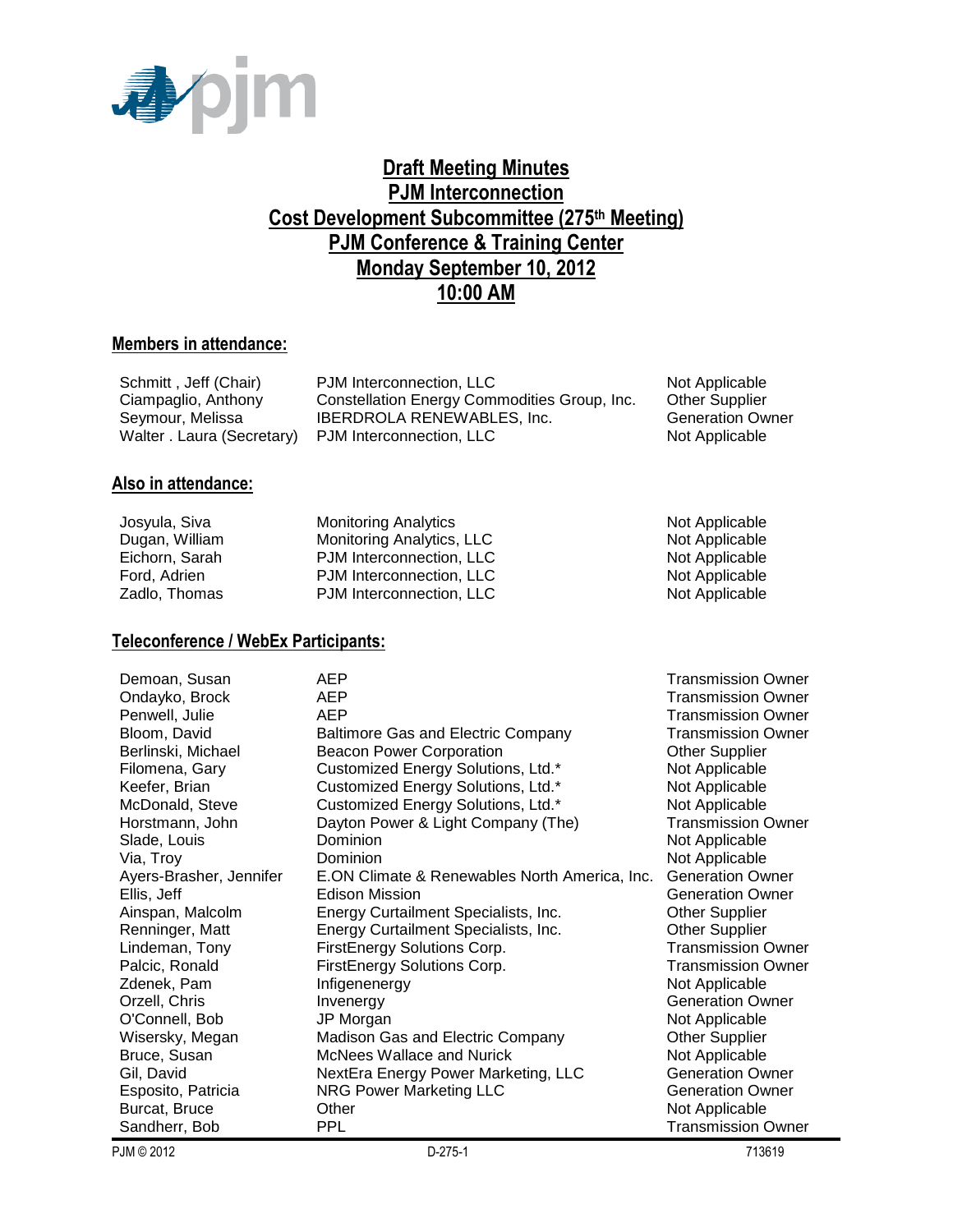

Citrolo, John PSEG Transmission Owner Nobile, Joe Richland-Stryker Generation LLC Generation Owner Lichtin, Steven **Not Applicable** Unknown Not Applicable Not Applicable

# **1. ADMINISTRATION (10:00 – 10:10)**

Mr. Schmitt reviewed the Antitrust, Code of Conduct, Media Participation Policy and Roll Call.

CDS endorsed the minutes from the 274<sup>th</sup> CDS held on August 13, 2012.

CDS endorsed the Agenda for the  $275<sup>th</sup>$  CDS.

# **2. DEMAND RESPONSE (DR) SHUTDOWN COSTS (10:10 – 11:00) [ISSUE TRACKING](http://pjm.com/committees-and-groups/issue-tracking/issue-tracking-details.aspx?Issue=%7bC6D04B33-2DE0-444F-BAF8-6ADD96F053E5%7d)**

CDS began determining design components and then decided that more information is needed so PJM will send out a survey prior to the next CDS and present results in October. PJM will also pre populate design components on the matrix for the next meeting.

### **3. WIND COST OFFERS: UNITS NOT ADDRESSED IN MANUAL 15 (11:00 – 12:00) [ISSUE TRACKING](http://pjm.com/committees-and-groups/issue-tracking/issue-tracking-details.aspx?Issue=%7b3159C1F6-5498-412A-84F2-D4EA3F5834C6%7d)**

CDS discussed the reformatted packages and focused heavily on the merits and details of a cost floor. CDS agreed (without objection) to move forward with reformatted package two. This solution package:

- A. Does not include a cost floor for any type of units.
- B. RECS and PTCs can be included as a negative in the cost based offer.
- C. VOM can be included in the cost based offer. Maintenance Cost includes short run Wear and Tear on the Unit (including preventative & scheduled; not including capital). Rolling 12 month historic VOM divided by MWh.
- D. "Fuel Cost Policy" will be provided to the MMU.
- E. Start cost for wind includes station Service and can be included in the cost based offer.

PJM will bring manual language incorporating this solution package to the next CDS.

# **4. FUEL COST PROBLEM STATEMENT (12:30 – 12:45)**

Mr. Ciampaglio, Exelon, presented a problem statement and CDS decided to take up the issue and will start education at the October CDS.